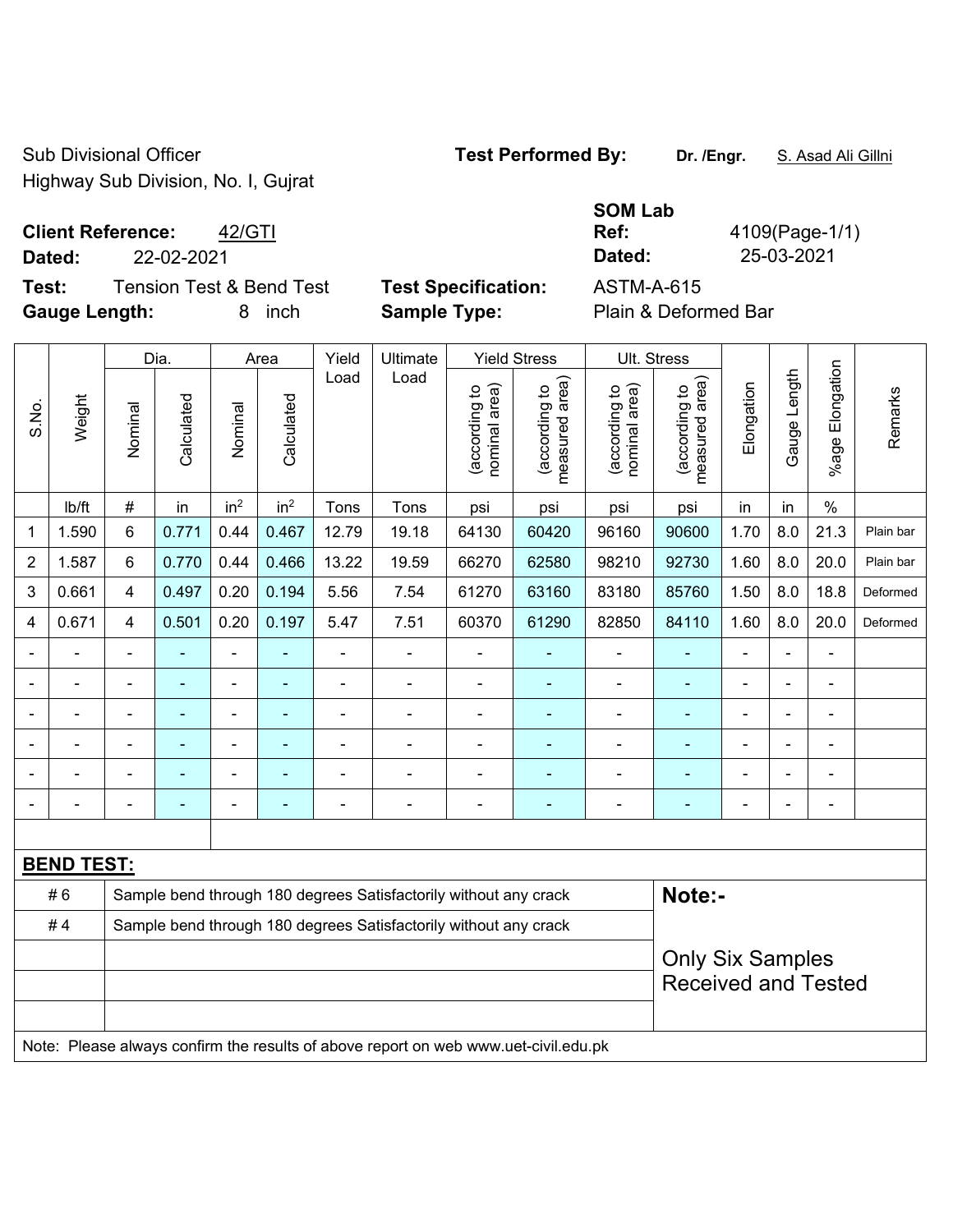Engr Naveed Sadiq **Test Performed By: Dr. /Engr.** s Asad Ali Gillani Resident Engineer, Orbit Housing, Lahore

### **Client Reference:** Nil

**Test:** Tension Test & Bend Test **Test Specification: Gauge Length:** 8 inch **Sample Type:** Deformed Bar

|                                              |                            | <b>SOM Lab</b> |            |  |  |  |  |  |  |  |
|----------------------------------------------|----------------------------|----------------|------------|--|--|--|--|--|--|--|
| <b>Client Reference:</b><br>Nil              |                            |                |            |  |  |  |  |  |  |  |
| Dated:<br>25-03-2021                         |                            | Dated:         | 25-03-2021 |  |  |  |  |  |  |  |
| Test:<br><b>Tension Test &amp; Bend Test</b> | <b>Test Specification:</b> | ASTM-A-615     |            |  |  |  |  |  |  |  |
|                                              |                            |                |            |  |  |  |  |  |  |  |

|                |                                                                                     | Dia.                     |                | Area                         | Yield           | Ultimate       |                                                                  | <b>Yield Stress</b>            |                                 | Ult. Stress                    |                                 |                |                |                 |         |
|----------------|-------------------------------------------------------------------------------------|--------------------------|----------------|------------------------------|-----------------|----------------|------------------------------------------------------------------|--------------------------------|---------------------------------|--------------------------------|---------------------------------|----------------|----------------|-----------------|---------|
| S.No.          | Weight                                                                              | Nominal                  | Calculated     | Nominal                      | Calculated      | Load           | Load                                                             | nominal area)<br>(according to | (according to<br>measured area) | (according to<br>nominal area) | (according to<br>measured area) | Elongation     | Gauge Length   | %age Elongation | Remarks |
|                | Ib/ft                                                                               | $\#$                     | in             | in <sup>2</sup>              | in <sup>2</sup> | Tons           | Tons                                                             | psi                            | psi                             | psi                            | psi                             | in             | in             | $\%$            |         |
| 1              | 2.584                                                                               | 8                        | 0.983          | 0.79                         | 0.759           | 24.46          | 34.35                                                            | 68300                          | 71090                           | 95900                          | 99820                           | 1.50           | 8.0            | 18.8            |         |
| $\overline{2}$ | 2.610                                                                               | 8                        | 0.988          | 0.79                         | 0.767           | 22.91          | 33.40                                                            | 63950                          | 65860                           | 93260                          | 96050                           | 1.50           | 8.0            | 18.8            |         |
|                |                                                                                     |                          |                | $\qquad \qquad \blacksquare$ |                 | $\blacksquare$ | $\blacksquare$                                                   |                                |                                 |                                | $\blacksquare$                  |                |                | $\blacksquare$  |         |
|                |                                                                                     | $\blacksquare$           | $\blacksquare$ | ÷,                           | ÷               | $\blacksquare$ | ä,                                                               | $\blacksquare$                 | $\blacksquare$                  | $\blacksquare$                 | ÷,                              | $\blacksquare$ | $\blacksquare$ | $\blacksquare$  |         |
| $\blacksquare$ | ۰                                                                                   | $\blacksquare$           | ÷              | ÷                            | $\blacksquare$  | $\blacksquare$ | ÷                                                                | $\blacksquare$                 | $\blacksquare$                  | $\overline{\phantom{a}}$       | $\blacksquare$                  | ÷              | $\blacksquare$ | $\blacksquare$  |         |
|                |                                                                                     | $\overline{\phantom{a}}$ | ÷              | $\blacksquare$               | ٠               | $\blacksquare$ | ÷                                                                | $\blacksquare$                 |                                 | $\blacksquare$                 | $\blacksquare$                  | $\blacksquare$ | $\blacksquare$ | $\blacksquare$  |         |
|                |                                                                                     | $\blacksquare$           | $\blacksquare$ | $\blacksquare$               | $\blacksquare$  | $\blacksquare$ | $\blacksquare$                                                   | $\blacksquare$                 |                                 | $\blacksquare$                 | $\blacksquare$                  | Ē,             | $\blacksquare$ | $\blacksquare$  |         |
|                |                                                                                     |                          |                | $\overline{\phantom{0}}$     |                 | $\blacksquare$ | $\blacksquare$                                                   |                                |                                 |                                | $\blacksquare$                  |                |                | $\blacksquare$  |         |
|                |                                                                                     |                          |                | $\overline{\phantom{a}}$     |                 |                | $\blacksquare$                                                   | $\blacksquare$                 | $\blacksquare$                  | -                              | $\blacksquare$                  | $\blacksquare$ | ä,             | $\overline{a}$  |         |
| $\blacksquare$ | $\blacksquare$                                                                      | $\blacksquare$           | ÷              | $\blacksquare$               | $\blacksquare$  | $\blacksquare$ | ÷                                                                | $\blacksquare$                 | $\blacksquare$                  | $\qquad \qquad \blacksquare$   | $\blacksquare$                  | ä,             | $\blacksquare$ | $\blacksquare$  |         |
|                |                                                                                     |                          |                |                              |                 |                |                                                                  |                                |                                 |                                |                                 |                |                |                 |         |
|                | <b>BEND TEST:</b>                                                                   |                          |                |                              |                 |                |                                                                  |                                |                                 |                                |                                 |                |                |                 |         |
|                | #8                                                                                  |                          |                |                              |                 |                | Sample bend through 180 degrees Satisfactorily without any crack |                                |                                 |                                | Note:-                          |                |                |                 |         |
|                |                                                                                     |                          |                |                              |                 |                |                                                                  |                                |                                 |                                |                                 |                |                |                 |         |
|                |                                                                                     |                          |                |                              |                 |                |                                                                  |                                |                                 |                                | <b>Only Three Samples</b>       |                |                |                 |         |
|                |                                                                                     |                          |                |                              |                 |                |                                                                  |                                |                                 |                                | <b>Received and Tested</b>      |                |                |                 |         |
|                |                                                                                     |                          |                |                              |                 |                |                                                                  |                                |                                 |                                |                                 |                |                |                 |         |
|                | Note: Please always confirm the results of above report on web www.uet-civil.edu.pk |                          |                |                              |                 |                |                                                                  |                                |                                 |                                |                                 |                |                |                 |         |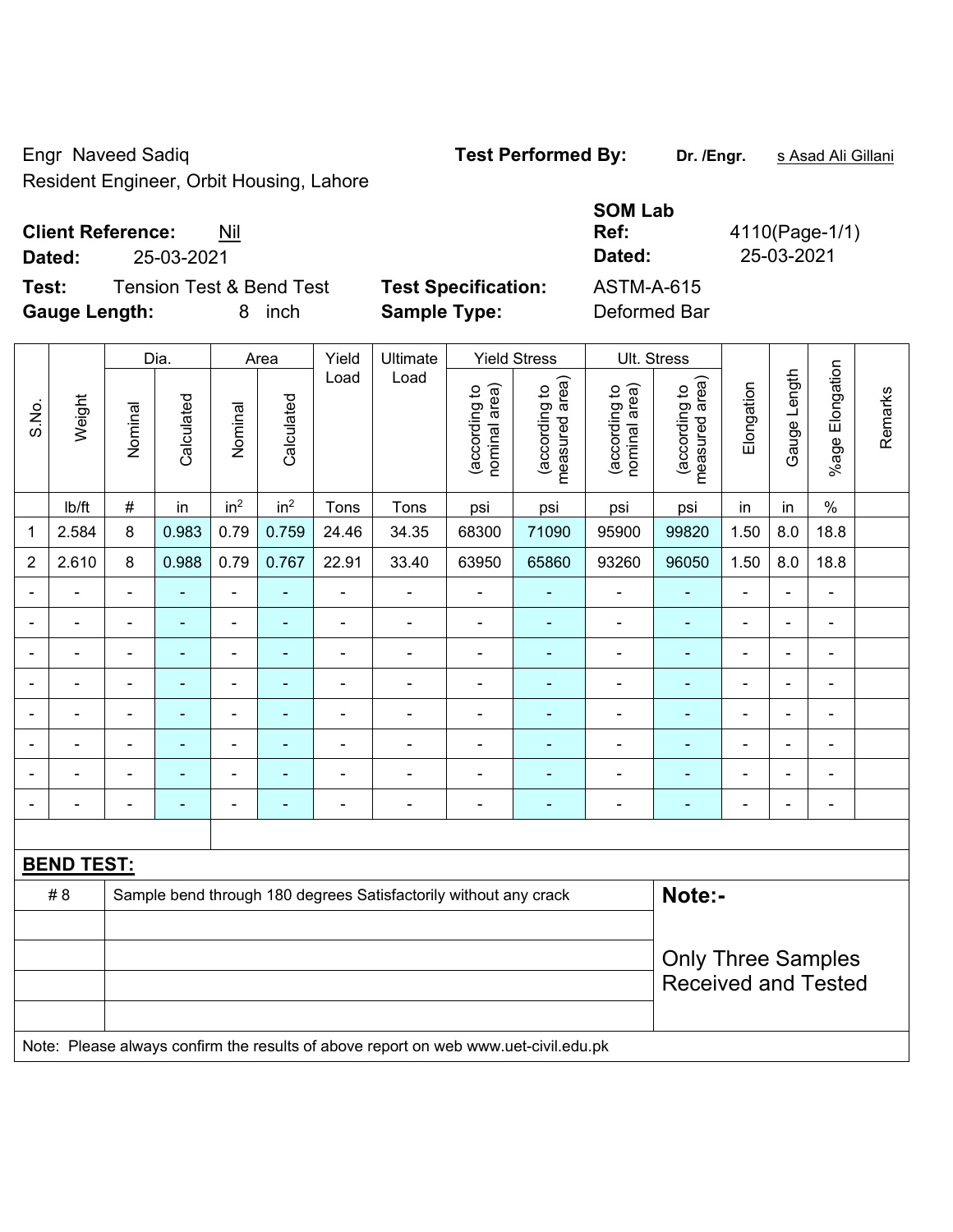Mudessar Iqbal **Test Performed By:** Dr. /Engr.

S. Asad Ali Gillani

Manager QC, Country Developers (Pvt) Ltd. (Project Name: PGC Gujranwala Campus)

|               |                          |                                     |                            | ---------         |                         |
|---------------|--------------------------|-------------------------------------|----------------------------|-------------------|-------------------------|
|               | <b>Client Reference:</b> | CD-20-Testing/FJCE-013              |                            | Ref:              | 4111(Pa                 |
| Dated:        | 22-03-2021               |                                     |                            | Dated:            | $25 - 03 - 2$           |
| Test:         |                          | <b>Tension Test &amp; Bend Test</b> | <b>Test Specification:</b> | <b>ASTM-A-615</b> |                         |
| Gauge Length: |                          | 8 inch                              | <b>Sample Type:</b>        |                   | Deformed Bar (FF Steel) |

**SOM Lab Ref:** 4111(Page-1/2) **Dated:** 22-03-2021 **Dated:** 25-03-2021

**Pecification:** ASTM-A-615

|             |                                                                                     |                                                                                             | Dia.           |                 | Area                                                    | Yield          | Ultimate                                                         |                                | <b>Yield Stress</b>             | Ult. Stress                    |                                 |                |              |                    |         |
|-------------|-------------------------------------------------------------------------------------|---------------------------------------------------------------------------------------------|----------------|-----------------|---------------------------------------------------------|----------------|------------------------------------------------------------------|--------------------------------|---------------------------------|--------------------------------|---------------------------------|----------------|--------------|--------------------|---------|
| S.No.       | Weight                                                                              | Nominal                                                                                     | Calculated     | Nominal         | Calculated                                              | Load           | Load                                                             | (according to<br>nominal area) | measured area)<br>(according to | nominal area)<br>(according to | measured area)<br>(according to | Elongation     | Gauge Length | Elongation<br>%age | Remarks |
|             | lb/ft                                                                               | $\#$                                                                                        | in             | in <sup>2</sup> | in <sup>2</sup>                                         | Tons           | Tons                                                             | psi                            | psi                             | psi                            | psi                             | in             | in           | $\%$               |         |
| $\mathbf 1$ | 2.610                                                                               | 8                                                                                           | 0.988          | 0.79            | 0.767                                                   | 24.92          | 34.30                                                            | 69580                          | 71670                           | 95760                          | 98630                           | 1.40           | 8.0          | 17.5               |         |
| 2           | 1.509                                                                               | 6                                                                                           | 0.751          | 0.44            | 0.443                                                   | 14.75          | 20.41                                                            | 73940                          | 73440                           | 102290                         | 101600                          | 1.00           | 8.0          | 12.5               |         |
| 3           | 0.674                                                                               | 4                                                                                           | 0.502          | 0.20            | 0.198                                                   | 6.70           | 9.43                                                             | 73850                          | 74600                           | 103980                         | 105030                          | 1.00           | 8.0          | 12.5               |         |
|             |                                                                                     | $\blacksquare$                                                                              | $\blacksquare$ | ä,              | ÷,                                                      | ä,             | $\blacksquare$                                                   |                                | $\blacksquare$                  | $\blacksquare$                 | ÷                               | $\overline{a}$ |              | $\blacksquare$     |         |
|             |                                                                                     |                                                                                             |                | ä,              | $\overline{\phantom{a}}$                                |                |                                                                  |                                |                                 | ä,                             |                                 |                |              | $\blacksquare$     |         |
|             |                                                                                     | $\blacksquare$                                                                              |                | $\blacksquare$  | ÷                                                       |                | $\blacksquare$                                                   | $\blacksquare$                 |                                 | $\blacksquare$                 | ۰                               | $\blacksquare$ |              | $\blacksquare$     |         |
|             |                                                                                     | $\blacksquare$                                                                              |                | $\blacksquare$  | $\blacksquare$<br>$\blacksquare$<br>÷<br>$\blacksquare$ |                |                                                                  |                                |                                 |                                |                                 |                |              |                    |         |
|             |                                                                                     | $\blacksquare$                                                                              |                | $\blacksquare$  | ۰                                                       | $\blacksquare$ | $\blacksquare$                                                   | $\blacksquare$                 | ٠                               | $\blacksquare$                 | ۰                               | $\blacksquare$ |              | $\blacksquare$     |         |
|             |                                                                                     | $\overline{a}$                                                                              | ÷,             | ÷               | ٠                                                       | $\blacksquare$ | $\frac{1}{2}$                                                    | $\blacksquare$                 | ×,                              | $\overline{a}$                 | ۰                               | $\blacksquare$ |              | $\blacksquare$     |         |
|             |                                                                                     | $\blacksquare$                                                                              | ♠              | ä,              | ٠                                                       |                | $\blacksquare$                                                   |                                | $\blacksquare$                  | $\blacksquare$                 | ۰                               | $\blacksquare$ |              | $\blacksquare$     |         |
|             |                                                                                     |                                                                                             |                |                 |                                                         |                |                                                                  |                                |                                 |                                |                                 |                |              |                    |         |
|             | <b>BEND TEST:</b>                                                                   |                                                                                             |                |                 |                                                         |                |                                                                  |                                |                                 |                                |                                 |                |              |                    |         |
|             | # 8                                                                                 |                                                                                             |                |                 |                                                         |                | Sample bend through 180 degrees Satisfactorily without any crack |                                |                                 |                                | Note:-                          |                |              |                    |         |
|             | #6                                                                                  |                                                                                             |                |                 |                                                         |                | Sample bend through 180 degrees Satisfactorily without any crack |                                |                                 |                                |                                 |                |              |                    |         |
|             | #4                                                                                  | Sample bend through 180 degrees Satisfactorily without any crack<br><b>Only Six Samples</b> |                |                 |                                                         |                |                                                                  |                                |                                 |                                |                                 |                |              |                    |         |
|             |                                                                                     |                                                                                             |                |                 |                                                         |                |                                                                  |                                |                                 |                                | <b>Received and Tested</b>      |                |              |                    |         |
|             |                                                                                     |                                                                                             |                |                 |                                                         |                |                                                                  |                                |                                 |                                |                                 |                |              |                    |         |
|             | Note: Please always confirm the results of above report on web www.uet-civil.edu.pk |                                                                                             |                |                 |                                                         |                |                                                                  |                                |                                 |                                |                                 |                |              |                    |         |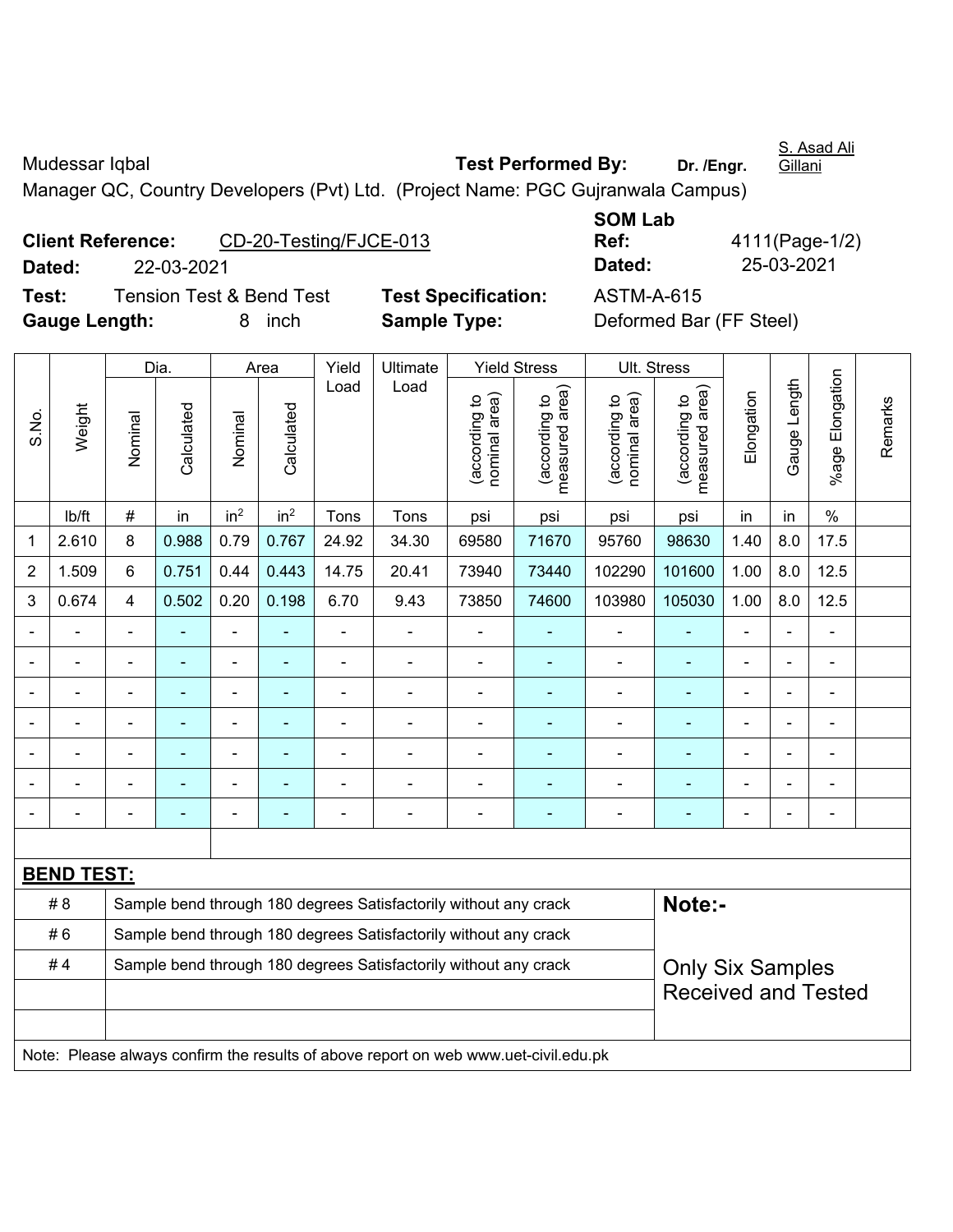Mudessar Iqbal **Test Performed By:** Dr. /Engr. **Nauman Khurram** Manager QC.,Country Developers (Pvt) Ltd. (Project Name: PGC CAMPUS 227 -230, Muslim Town)

**Client Reference:** CD-20-Testing/ST/MT-005

**SOM Lab Ref:** 4111(Page-2/2) **Dated:** 2403-2021 **Dated:** 25-03-2021

**Gauge Length:** 8 inch **Sample Type:** Deformed Bar( AFCO Steel)

**Test:** Tension Test & Bend Test **Test Specification:** ASTM-A-615

|                |                          |                                                        | Dia.                     |                 | Area            | Yield          | Ultimate                                                                            |                                | <b>Yield Stress</b>             | Ult. Stress                    |                                 |                |                |                           |         |
|----------------|--------------------------|--------------------------------------------------------|--------------------------|-----------------|-----------------|----------------|-------------------------------------------------------------------------------------|--------------------------------|---------------------------------|--------------------------------|---------------------------------|----------------|----------------|---------------------------|---------|
| S.No.          | Weight                   | Nominal                                                | Calculated               | Nominal         | Calculated      | Load           | Load                                                                                | nominal area)<br>(according to | measured area)<br>(according to | nominal area)<br>(according to | measured area)<br>(according to | Elongation     | Gauge Length   | Elongation<br>$%$ age $ $ | Remarks |
|                | lb/ft                    | $\#$                                                   | in                       | in <sup>2</sup> | in <sup>2</sup> | Tons           | Tons                                                                                | psi                            | psi                             | psi                            | psi                             | in             | in             | $\%$                      |         |
| 1              | 2.644                    | 8                                                      | 0.995                    | 0.79            | 0.777           | 22.63          | 30.70                                                                               | 63180                          | 64240                           | 85720                          | 87150                           | 1.50           | 8.0            | 18.8                      |         |
| 2              | 0.649                    | 4                                                      | 0.493                    | 0.20            | 0.191           | 5.73           | 7.72                                                                                | 63180                          | 66150                           | 85100                          | 89100                           | 1.10           | 8.0            | 13.8                      |         |
|                | $\blacksquare$           | $\blacksquare$                                         | ä,                       | ÷,              |                 | ÷,             | ÷,                                                                                  | ä,                             | ÷                               | $\qquad \qquad \blacksquare$   | $\blacksquare$                  | $\blacksquare$ | ä,             | ÷,                        |         |
|                |                          |                                                        | $\blacksquare$           | $\blacksquare$  |                 |                | Ē,                                                                                  | $\blacksquare$                 | $\blacksquare$                  | $\blacksquare$                 | ä,                              |                |                | $\blacksquare$            |         |
|                |                          |                                                        |                          | ÷               |                 |                |                                                                                     | ÷                              |                                 | ۰                              |                                 |                |                | ä,                        |         |
|                | $\overline{\phantom{0}}$ | $\blacksquare$                                         | ۰                        | $\blacksquare$  |                 |                | $\blacksquare$                                                                      | $\blacksquare$                 |                                 | ۰                              | $\blacksquare$                  | $\blacksquare$ | $\blacksquare$ | $\blacksquare$            |         |
| $\blacksquare$ | ä,                       | $\blacksquare$                                         | $\overline{\phantom{0}}$ | ÷,              |                 | $\blacksquare$ | $\overline{\phantom{a}}$                                                            | $\blacksquare$                 | $\overline{\phantom{a}}$        | ÷                              | $\blacksquare$                  | $\overline{a}$ | ÷              | $\blacksquare$            |         |
|                | $\blacksquare$           | $\blacksquare$                                         | $\blacksquare$           | ÷,              |                 | $\blacksquare$ | Ē,                                                                                  | ä,                             | Ē.                              | $\blacksquare$                 | $\blacksquare$                  | $\blacksquare$ | ä,             | $\blacksquare$            |         |
|                |                          |                                                        | $\blacksquare$           | $\blacksquare$  |                 |                | Ē,                                                                                  | $\blacksquare$                 | $\blacksquare$                  | $\blacksquare$                 | $\blacksquare$                  | $\blacksquare$ |                | $\blacksquare$            |         |
|                |                          |                                                        |                          |                 |                 |                |                                                                                     | $\blacksquare$                 |                                 |                                | ۰                               |                |                | $\blacksquare$            |         |
|                |                          |                                                        |                          |                 |                 |                |                                                                                     |                                |                                 |                                |                                 |                |                |                           |         |
|                | <b>BEND TEST:</b>        |                                                        |                          |                 |                 |                |                                                                                     |                                |                                 |                                |                                 |                |                |                           |         |
|                | # 8                      |                                                        |                          |                 |                 |                | Sample bend through 180 degrees Satisfactorily without any crack                    |                                |                                 |                                | Note:-                          |                |                |                           |         |
|                | #4                       |                                                        |                          |                 |                 |                | Sample bend through 180 degrees Satisfactorily without any crack                    |                                |                                 |                                |                                 |                |                |                           |         |
|                |                          | <b>Only Four Samples</b><br><b>Received and Tested</b> |                          |                 |                 |                |                                                                                     |                                |                                 |                                |                                 |                |                |                           |         |
|                |                          |                                                        |                          |                 |                 |                |                                                                                     |                                |                                 |                                |                                 |                |                |                           |         |
|                |                          |                                                        |                          |                 |                 |                | Note: Please always confirm the results of above report on web www.uet-civil.edu.pk |                                |                                 |                                |                                 |                |                |                           |         |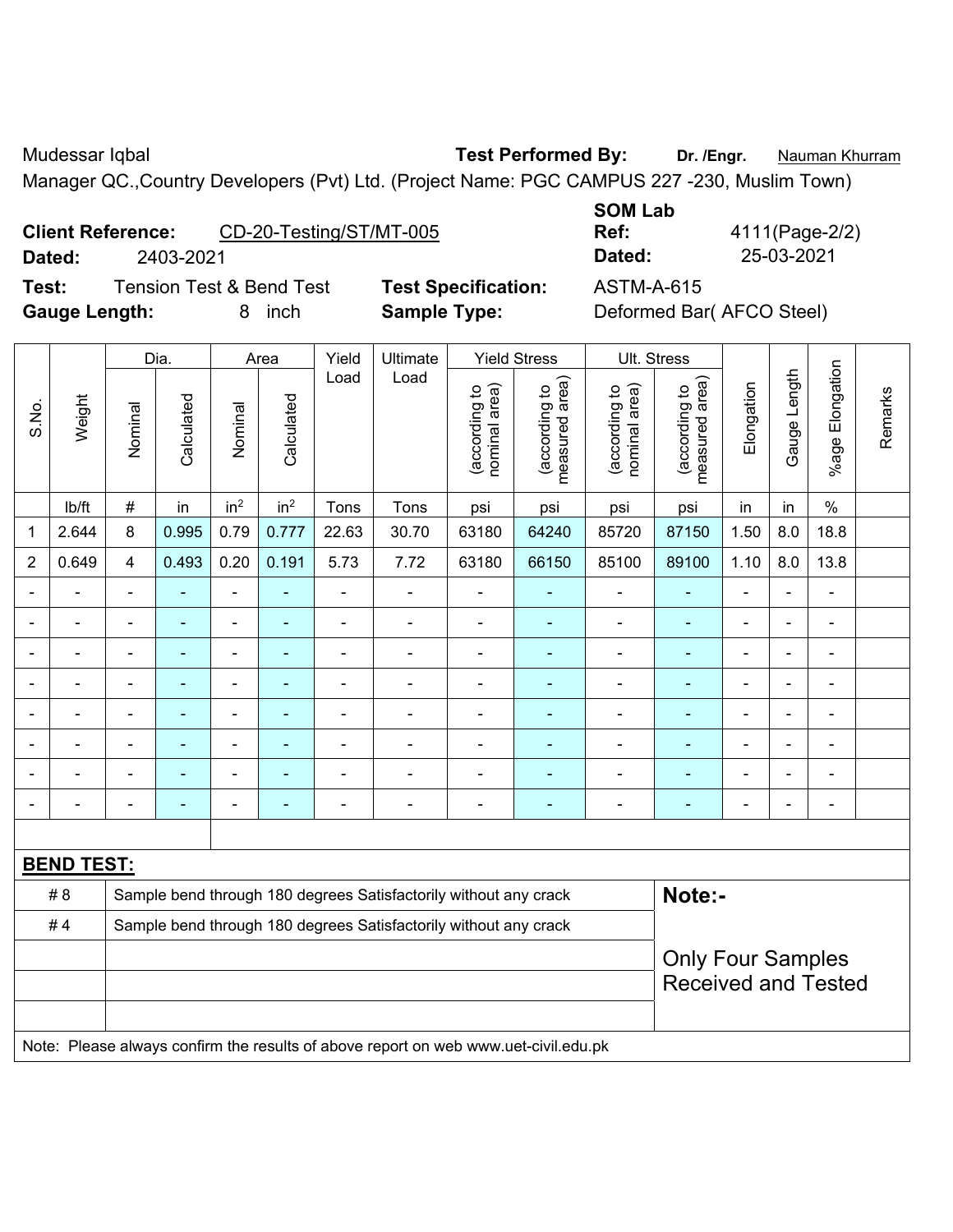Engr. Bilal Yaqoob Virk. **Test Performed By:** Dr. /Engr.

Asstt: Executive Engineer-II, CCD. PAK PWD, Gujranwala

**Client Reference:** AEE-II/CCD/GA/Work/NHMP/P-I/LAB/23 **SOM Lab Ref:** 4112(Page-1/1) **Dated:** 19-03-2021 **Dated:** 25-03-2021 **Test:** Tension Test & Bend Test **Test Specification:** ASTM-A-615 **Gauge Length:** 8 inch **Sample Type:** Deformed Bar

|                |                   |                                                                                     | Dia.           |                          | Area            | Yield          | Ultimate                                                         |                                | <b>Yield Stress</b>                |                                | Ult. Stress                     |                |                |                           |         |
|----------------|-------------------|-------------------------------------------------------------------------------------|----------------|--------------------------|-----------------|----------------|------------------------------------------------------------------|--------------------------------|------------------------------------|--------------------------------|---------------------------------|----------------|----------------|---------------------------|---------|
| S.No.          | Weight            | Nominal                                                                             | Calculated     | Nominal                  | Calculated      | Load           | Load                                                             | nominal area)<br>(according to | area)<br>(according to<br>measured | nominal area)<br>(according to | measured area)<br>(according to | Elongation     | Gauge Length   | Elongation<br>$%$ age $ $ | Remarks |
|                | lb/ft             | #                                                                                   | in             | in <sup>2</sup>          | in <sup>2</sup> | Tons           | Tons                                                             | psi                            | psi                                | psi                            | psi                             | in.            | in             | $\%$                      |         |
| 1              | 1.483             | 6                                                                                   | 0.745          | 0.44                     | 0.436           | 14.24          | 19.88                                                            | 71380                          | 72040                              | 99640                          | 100550                          | 1.20           | 8.0            | 15.0                      |         |
| 2              | 1.498             | 6                                                                                   | 0.748          | 0.44                     | 0.440           | 14.27          | 19.88                                                            | 71540                          | 71540                              | 99640                          | 99640                           | 1.10           | 8.0            | 13.8                      |         |
| 3              | 1.039             | 5                                                                                   | 0.623          | 0.31                     | 0.305           | 10.21          | 13.78                                                            | 72670                          | 73860                              | 98050                          | 99660                           | 1.20           | 8.0            | 15.0                      |         |
| 4              | 1.037             | 5                                                                                   | 0.623          | 0.31                     | 0.305           | 10.21          | 13.76                                                            | 72670                          | 73860                              | 97910                          | 99510                           | 1.10           | 8.0            | 13.8                      |         |
| $\blacksquare$ |                   | $\overline{\phantom{0}}$                                                            | $\blacksquare$ | $\overline{\phantom{a}}$ | ٠               | $\blacksquare$ | ÷,                                                               | $\blacksquare$                 | $\overline{\phantom{a}}$           | $\qquad \qquad \blacksquare$   | $\blacksquare$                  | ÷,             | $\blacksquare$ | ÷                         |         |
|                | ÷.                | ä,                                                                                  | ä,             | $\blacksquare$           | $\blacksquare$  | $\blacksquare$ | $\frac{1}{2}$                                                    | $\blacksquare$                 | $\blacksquare$                     | ÷,                             | $\blacksquare$                  | ä,             | ä,             | $\blacksquare$            |         |
|                |                   | $\blacksquare$                                                                      | $\blacksquare$ | $\blacksquare$           | ٠               | $\blacksquare$ | $\blacksquare$                                                   | $\blacksquare$                 | $\blacksquare$                     | ä,                             | $\blacksquare$                  | $\blacksquare$ | $\blacksquare$ | ä,                        |         |
|                |                   |                                                                                     |                |                          |                 |                |                                                                  |                                |                                    | L.                             | ۰                               |                |                | $\blacksquare$            |         |
|                |                   |                                                                                     |                |                          |                 |                |                                                                  |                                |                                    |                                |                                 |                |                |                           |         |
| $\blacksquare$ |                   | $\blacksquare$                                                                      | $\blacksquare$ | ۰                        | ٠               | $\blacksquare$ | $\blacksquare$                                                   | $\blacksquare$                 | $\overline{\phantom{a}}$           | ÷                              | ٠                               | ۰              | $\blacksquare$ | $\blacksquare$            |         |
|                |                   |                                                                                     |                |                          |                 |                |                                                                  |                                |                                    |                                |                                 |                |                |                           |         |
|                | <b>BEND TEST:</b> |                                                                                     |                |                          |                 |                |                                                                  |                                |                                    |                                |                                 |                |                |                           |         |
|                | #6                |                                                                                     |                |                          |                 |                | Sample bend through 180 degrees Satisfactorily without any crack |                                |                                    |                                | Note:-                          |                |                |                           |         |
|                | #5                | Sample bend through 180 degrees Satisfactorily without any crack                    |                |                          |                 |                |                                                                  |                                |                                    |                                |                                 |                |                |                           |         |
|                |                   |                                                                                     |                |                          |                 |                |                                                                  |                                |                                    |                                | <b>Only Six Samples</b>         |                |                |                           |         |
|                |                   |                                                                                     |                |                          |                 |                |                                                                  |                                |                                    |                                | <b>Received and Tested</b>      |                |                |                           |         |
|                |                   |                                                                                     |                |                          |                 |                |                                                                  |                                |                                    |                                |                                 |                |                |                           |         |
|                |                   | Note: Please always confirm the results of above report on web www.uet-civil.edu.pk |                |                          |                 |                |                                                                  |                                |                                    |                                |                                 |                |                |                           |         |

S. Asad Ali Gillani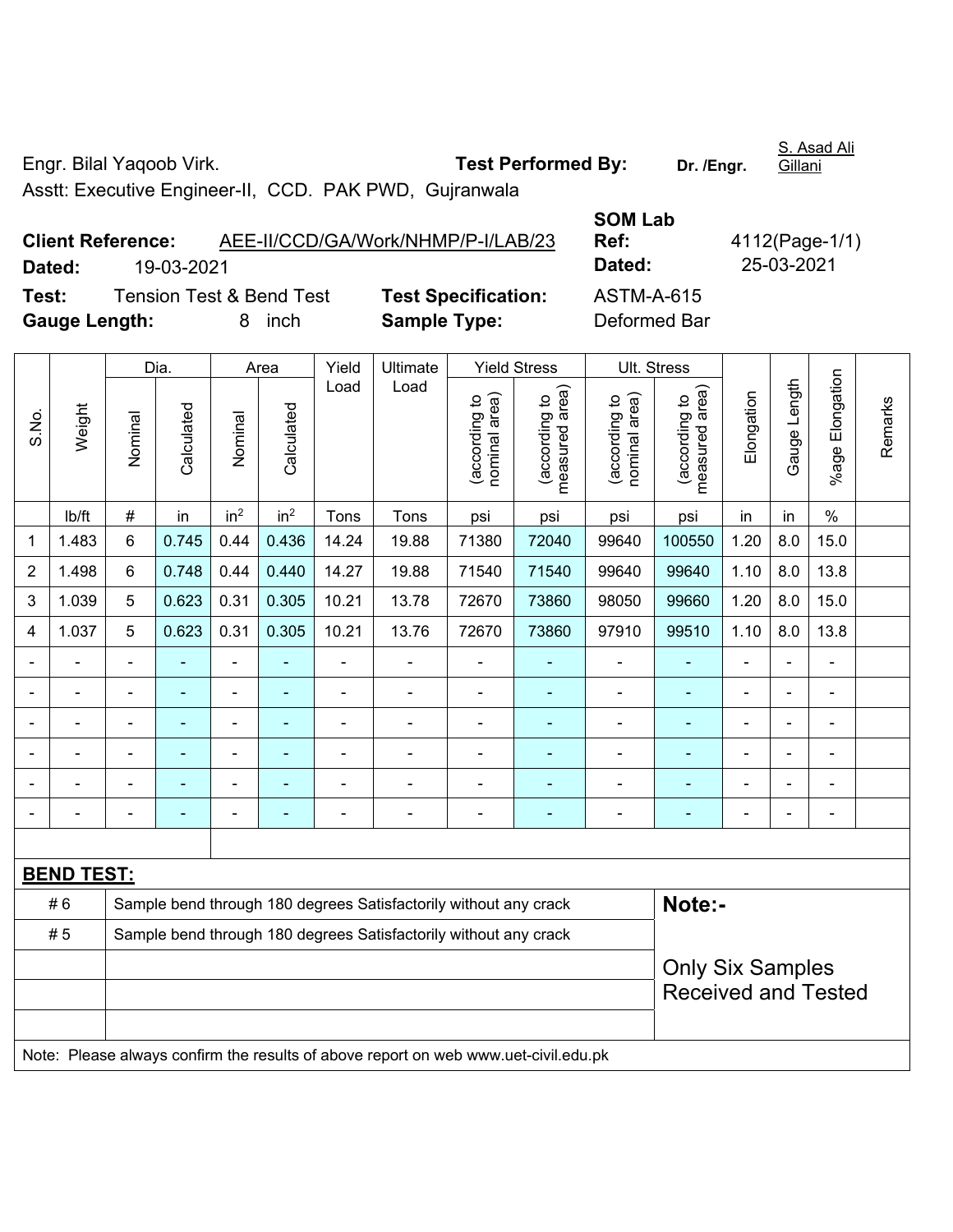Z. H. Kazmi **Test Performed By:** Dr. /Engr. **SAsad Ali Gillani** C. H. Kazmi

Principal Architect, Z. H. Kazmi & Associates, Lahore

| <b>Client Reference:</b> | nil |
|--------------------------|-----|
|--------------------------|-----|

**Dated:** 25-03-2021 **Dated:** 25-03-2021

**Test:** Tension Test & Bend Test **Test Specification: Gauge Length:** 8 inch **Sample Type:** Deformed Bar

| <b>SOM Lab</b>      |                |
|---------------------|----------------|
| Ref:                | 4113(Page-1/1) |
| Dated:              | 25-03-2021     |
| ASTM-A-615          |                |
| <b>Deformed Rar</b> |                |

|                |                   |                                                                            | Dia.           |                 | Area            | Yield          | Ultimate                                                                            |                                | <b>Yield Stress</b>             |                                | Ult. Stress                                            |                |                |                         |         |
|----------------|-------------------|----------------------------------------------------------------------------|----------------|-----------------|-----------------|----------------|-------------------------------------------------------------------------------------|--------------------------------|---------------------------------|--------------------------------|--------------------------------------------------------|----------------|----------------|-------------------------|---------|
| S.No.          | Weight            | Nominal                                                                    | Calculated     | Nominal         | Calculated      | Load           | Load                                                                                | nominal area)<br>(according to | (according to<br>measured area) | (according to<br>nominal area) | (according to<br>measured area)                        | Elongation     | Gauge Length   | Elongation<br>$%$ age I | Remarks |
|                | Ib/ft             | $\#$                                                                       | in             | in <sup>2</sup> | in <sup>2</sup> | Tons           | Tons                                                                                | psi                            | psi                             | psi                            | psi                                                    | in             | in             | $\frac{0}{0}$           |         |
| 1              | 1.505             | 6                                                                          | 0.750          | 0.44            | 0.442           | 14.24          | 18.37                                                                               | 71380                          | 71060                           | 92070                          | 91660                                                  | 1.20           | 8.0            | 15.0                    |         |
| $\overline{2}$ | 0.677             | $\overline{4}$                                                             | 0.503          | 0.20            | 0.199           | 6.22           | 9.23                                                                                | 68570                          | 68920                           | 101730                         | 102240                                                 | 1.30           | 8.0            | 16.3                    |         |
|                |                   |                                                                            |                | $\blacksquare$  |                 | ä,             |                                                                                     |                                |                                 |                                |                                                        |                |                |                         |         |
|                |                   | $\blacksquare$                                                             | ä,             | ÷,              | $\overline{a}$  | ä,             | ÷                                                                                   | L,                             | ٠                               | $\blacksquare$                 | $\overline{\phantom{0}}$                               | $\blacksquare$ | ä,             | ÷,                      |         |
| $\blacksquare$ | $\blacksquare$    | $\blacksquare$                                                             | $\blacksquare$ | $\blacksquare$  | $\blacksquare$  | $\blacksquare$ | ä,                                                                                  | $\blacksquare$                 | ٠                               | $\blacksquare$                 | $\blacksquare$                                         | $\blacksquare$ | $\blacksquare$ | ä,                      |         |
|                |                   | $\blacksquare$                                                             | ä,             | $\blacksquare$  | $\blacksquare$  | ä,             | ä,                                                                                  | ä,                             | $\blacksquare$                  | $\blacksquare$                 | $\blacksquare$                                         | $\blacksquare$ |                | ä,                      |         |
|                |                   |                                                                            |                | ä,              |                 |                |                                                                                     | ÷                              | ۰                               | $\blacksquare$                 |                                                        |                |                |                         |         |
|                |                   |                                                                            |                | $\blacksquare$  |                 | $\blacksquare$ | $\blacksquare$                                                                      | ä,                             |                                 | $\overline{\phantom{0}}$       |                                                        |                |                |                         |         |
|                |                   |                                                                            |                | ÷               |                 |                | $\blacksquare$                                                                      | ä,                             | ÷                               | $\blacksquare$                 |                                                        |                |                | $\blacksquare$          |         |
| $\blacksquare$ |                   |                                                                            | ٠              | ÷               | ÷               | $\blacksquare$ | $\blacksquare$                                                                      | ä,                             | ۰                               | $\blacksquare$                 | $\overline{\phantom{0}}$                               | $\blacksquare$ |                | ÷                       |         |
|                |                   |                                                                            |                |                 |                 |                |                                                                                     |                                |                                 |                                |                                                        |                |                |                         |         |
|                | <b>BEND TEST:</b> |                                                                            |                |                 |                 |                |                                                                                     |                                |                                 |                                |                                                        |                |                |                         |         |
|                | #6                | Note:-<br>Sample bend through 180 degrees Satisfactorily without any crack |                |                 |                 |                |                                                                                     |                                |                                 |                                |                                                        |                |                |                         |         |
|                | #4                |                                                                            |                |                 |                 |                | Sample bend through 180 degrees Satisfactorily without any crack                    |                                |                                 |                                |                                                        |                |                |                         |         |
|                |                   |                                                                            |                |                 |                 |                |                                                                                     |                                |                                 |                                | <b>Only Four Samples</b><br><b>Received and Tested</b> |                |                |                         |         |
|                |                   |                                                                            |                |                 |                 |                | Note: Please always confirm the results of above report on web www.uet-civil.edu.pk |                                |                                 |                                |                                                        |                |                |                         |         |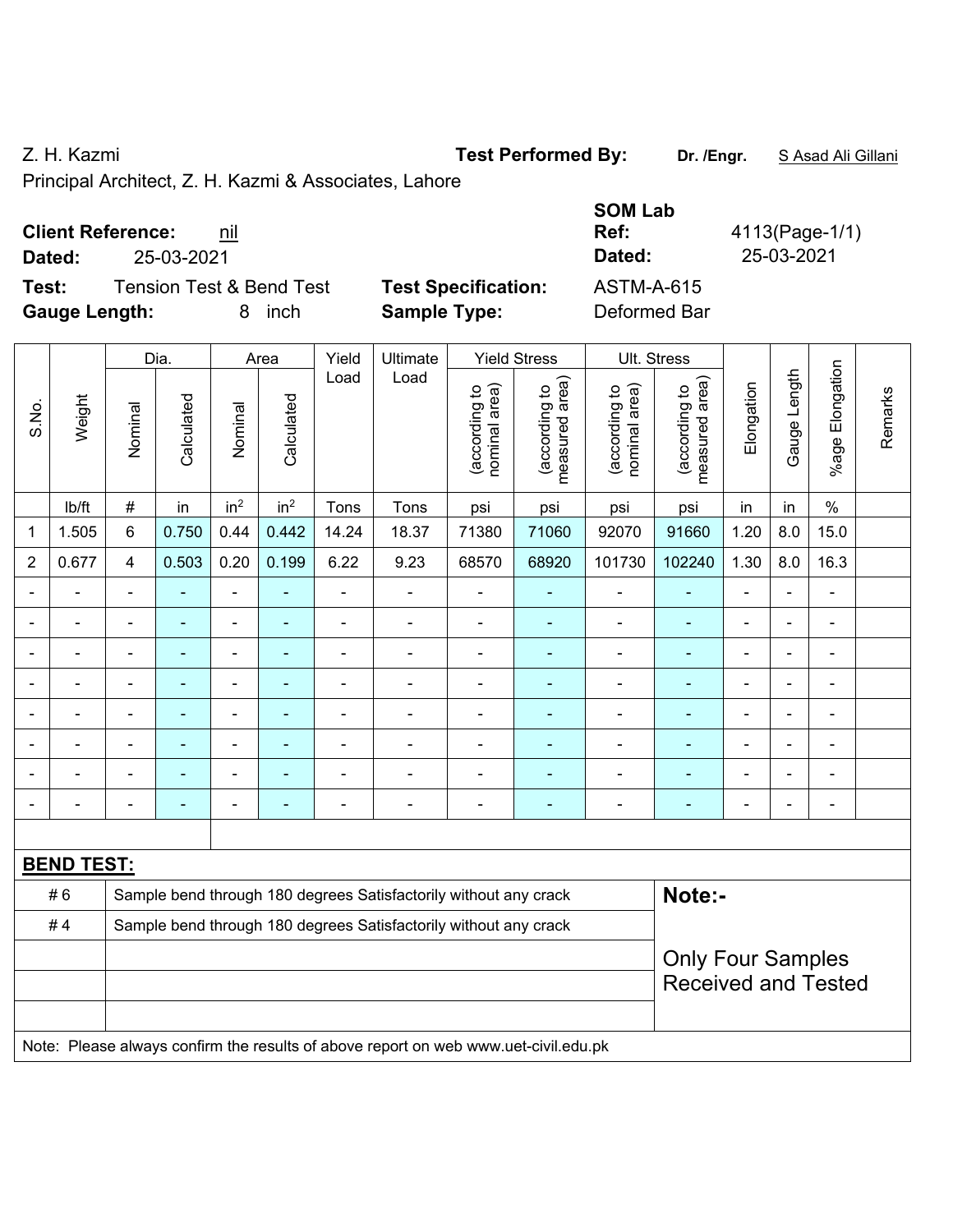Engr. Muddasir Tahir **Test Performed By:** Dr. /Engr.

S. Asad Ali

Construction Manager, Zameen Aurum, Lahore

|                             | <b>Client Reference:</b> | ZD/ZA/STR008                        |                            | Ref:       | 4115(Page-1/ |
|-----------------------------|--------------------------|-------------------------------------|----------------------------|------------|--------------|
| Dated:                      | 25-03-2021               |                                     |                            | Dated:     | 25-03-2021   |
| Test:                       |                          | <b>Tension Test &amp; Bend Test</b> | <b>Test Specification:</b> | ASTM-A-615 |              |
| $\sim$ $\sim$ $\sim$ $\sim$ |                          |                                     | ________                   |            |              |

**Test Specification: Gauge Length:** 8 inch **Sample Type:** Deformed Bar

| SOM Lab       |                |
|---------------|----------------|
| Ref:          | 4115(Page-1/1) |
| <b>Dated:</b> | 25-03-2021     |
| ASTM-A-615    |                |
| Deformed Rar  |                |

|                                                                        |                                                                                     | Dia.           |                | Area            |                 | Yield          | Ultimate                                                         |                                | <b>Yield Stress</b><br>Ult. Stress |                                |                                                       |                |                |                 |         |
|------------------------------------------------------------------------|-------------------------------------------------------------------------------------|----------------|----------------|-----------------|-----------------|----------------|------------------------------------------------------------------|--------------------------------|------------------------------------|--------------------------------|-------------------------------------------------------|----------------|----------------|-----------------|---------|
| S.No.                                                                  | Weight                                                                              | Nominal        | Calculated     | Nominal         | Calculated      | Load           | Load                                                             | nominal area)<br>(according to | (according to<br>measured area)    | nominal area)<br>(according to | (according to<br>measured area)                       | Elongation     | Gauge Length   | %age Elongation | Remarks |
|                                                                        | lb/ft                                                                               | $\#$           | in             | in <sup>2</sup> | in <sup>2</sup> | Tons           | Tons                                                             | psi                            | psi                                | psi                            | psi                                                   | in             | in             | $\%$            |         |
| 1                                                                      | 2.654                                                                               | 8              | 0.997          | 0.79            | 0.780           | 23.36          | 33.23                                                            | 65230                          | 66060                              | 92770                          | 93960                                                 | 1.40           | 8.0            | 17.5            |         |
| $\overline{2}$                                                         | 2.655                                                                               | 8              | 0.997          | 0.79            | 0.780           | 23.34          | 33.59                                                            | 65170                          | 66010                              | 93770                          | 94970                                                 | 1.50           | 8.0            | 18.8            |         |
| 3                                                                      | 0.661                                                                               | 4              | 0.497          | 0.20            | 0.194           | 5.93           | 8.46                                                             | 65420                          | 67450                              | 93300                          | 96190                                                 | 1.20           | 8.0            | 15.0            |         |
| 4                                                                      | 0.660                                                                               | 4              | 0.497          | 0.20            | 0.194           | 5.68           | 8.43                                                             | 62610                          | 64550                              | 92960                          | 95840                                                 | 1.50           | 8.0            | 18.8            |         |
|                                                                        | $\blacksquare$                                                                      | $\blacksquare$ | ä,             | ÷,              |                 | ÷,             | ä,                                                               | L,                             |                                    | ÷,                             | $\blacksquare$                                        | ä,             | ä,             | ÷,              |         |
|                                                                        |                                                                                     |                |                |                 | ۰               | $\blacksquare$ | $\blacksquare$                                                   | $\blacksquare$                 |                                    | $\overline{\phantom{0}}$       | $\blacksquare$                                        |                |                | $\blacksquare$  |         |
| $\blacksquare$                                                         | $\blacksquare$                                                                      | $\blacksquare$ | $\blacksquare$ |                 | $\blacksquare$  |                | $\blacksquare$                                                   | $\blacksquare$                 |                                    | $\overline{\phantom{a}}$       |                                                       | $\blacksquare$ |                | $\blacksquare$  |         |
| $\blacksquare$                                                         | $\blacksquare$                                                                      | $\blacksquare$ | $\blacksquare$ | $\blacksquare$  | ٠               | $\blacksquare$ | $\blacksquare$                                                   | $\blacksquare$                 | $\overline{\phantom{0}}$           | $\blacksquare$                 | $\blacksquare$                                        | $\blacksquare$ | $\blacksquare$ | $\blacksquare$  |         |
| $\blacksquare$                                                         |                                                                                     | $\blacksquare$ | $\blacksquare$ | ٠               |                 |                | $\blacksquare$                                                   | $\blacksquare$                 |                                    | $\overline{\phantom{0}}$       | $\blacksquare$                                        | $\blacksquare$ |                | $\blacksquare$  |         |
| $\blacksquare$                                                         | $\blacksquare$                                                                      | $\blacksquare$ | ä,             | Ē,              | ä,              | ä,             | $\blacksquare$                                                   | $\blacksquare$                 |                                    | ÷,                             | $\blacksquare$                                        | $\blacksquare$ |                | $\blacksquare$  |         |
|                                                                        |                                                                                     |                |                |                 |                 |                |                                                                  |                                |                                    |                                |                                                       |                |                |                 |         |
|                                                                        | <b>BEND TEST:</b>                                                                   |                |                |                 |                 |                |                                                                  |                                |                                    |                                |                                                       |                |                |                 |         |
|                                                                        | # 8                                                                                 |                |                |                 |                 |                | Sample bend through 180 degrees Satisfactorily without any crack |                                |                                    |                                |                                                       | Note:-         |                |                 |         |
| #4<br>Sample bend through 180 degrees Satisfactorily without any crack |                                                                                     |                |                |                 |                 |                |                                                                  |                                |                                    |                                |                                                       |                |                |                 |         |
|                                                                        |                                                                                     |                |                |                 |                 |                |                                                                  |                                |                                    |                                | <b>Only Six Samples</b><br><b>Received and Tested</b> |                |                |                 |         |
|                                                                        | Note: Please always confirm the results of above report on web www.uet-civil.edu.pk |                |                |                 |                 |                |                                                                  |                                |                                    |                                |                                                       |                |                |                 |         |

Gillani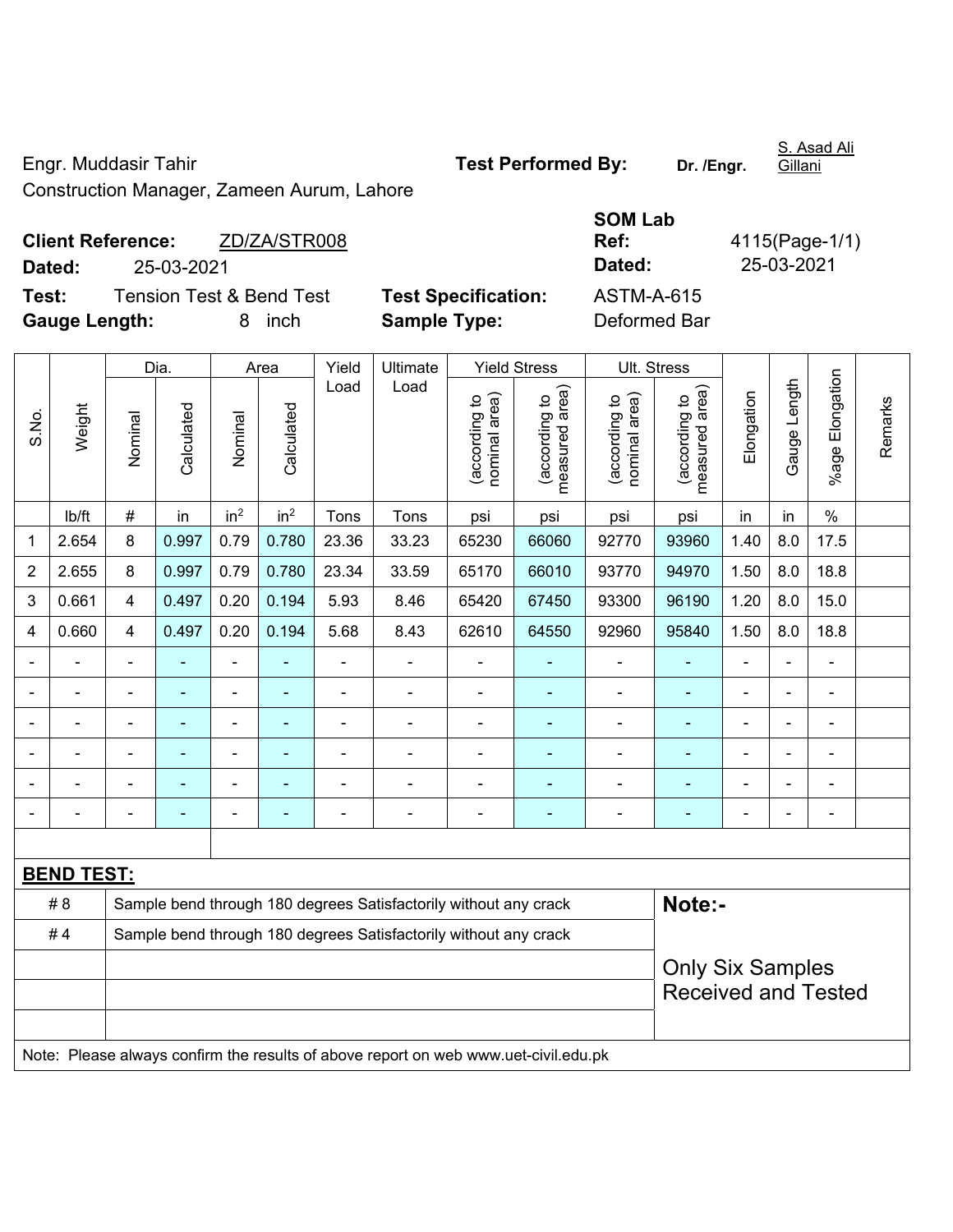Sub Divisional Officer **Test Performed By:** Dr. /Engr.

S. Asad Ali Gillani

Public Health Engg: Sub Division Khushab

| <b>SOM Lab</b>    |                |
|-------------------|----------------|
| Ref:              | 4116(Page-1/1) |
| Dated:            | 25-03-2021     |
| <b>ASTM-A-615</b> |                |
|                   |                |

**Client Reference:** 158/KHB **Dated:** 24-03-2021 **Dated:** 25-03-2021 **Test:** Tension Test **Test Specification:** 

**Gauge Length:** 8 inch **Sample Type:** Deformed Bar

|                | Weight            | Dia.                   |                          | Area            |                 | Yield          | Ultimate                                                                            | <b>Yield Stress</b>            |                                 |                                | Ult. Stress                     |                          |                |                          |         |  |
|----------------|-------------------|------------------------|--------------------------|-----------------|-----------------|----------------|-------------------------------------------------------------------------------------|--------------------------------|---------------------------------|--------------------------------|---------------------------------|--------------------------|----------------|--------------------------|---------|--|
| S.No.          |                   | Nominal                | Calculated               | Nominal         | Calculated      | Load           | Load                                                                                | nominal area)<br>(according to | (according to<br>measured area) | nominal area)<br>(according to | (according to<br>measured area) | Elongation               | Gauge Length   | %age Elongation          | Remarks |  |
|                | lb/ft             | $\#$                   | in                       | in <sup>2</sup> | in <sup>2</sup> | Tons           | Tons                                                                                | psi                            | psi                             | psi                            | psi                             | in                       | in             | $\%$                     |         |  |
| 1              | 0.561             | 4                      | 0.458                    | 0.20            | 0.165           | 4.30           | 6.65                                                                                | 47440                          | 57500                           | 73290                          | 88840                           | 1.30                     | 8.0            | 16.3                     |         |  |
| $\blacksquare$ |                   | $\blacksquare$         | ÷,                       | $\blacksquare$  | $\blacksquare$  | $\blacksquare$ | $\blacksquare$                                                                      | $\blacksquare$                 | $\blacksquare$                  | $\blacksquare$                 | $\blacksquare$                  | $\overline{\phantom{a}}$ | $\blacksquare$ | $\blacksquare$           |         |  |
|                |                   | $\blacksquare$         | $\blacksquare$           | $\blacksquare$  | $\blacksquare$  | $\blacksquare$ | $\overline{\phantom{a}}$                                                            | $\blacksquare$                 | $\blacksquare$                  | $\overline{a}$                 | $\blacksquare$                  | $\overline{\phantom{a}}$ | $\blacksquare$ | $\overline{\phantom{a}}$ |         |  |
| -              | $\overline{a}$    | $\blacksquare$         | $\blacksquare$           | $\frac{1}{2}$   | $\blacksquare$  | $\blacksquare$ | $\blacksquare$                                                                      | $\blacksquare$                 | ÷                               | $\overline{\phantom{a}}$       | $\blacksquare$                  | $\blacksquare$           | $\blacksquare$ | $\blacksquare$           |         |  |
|                |                   |                        | $\blacksquare$           | $\blacksquare$  |                 |                |                                                                                     |                                |                                 |                                |                                 |                          |                | $\blacksquare$           |         |  |
| $\blacksquare$ |                   |                        | $\overline{\phantom{0}}$ | $\blacksquare$  |                 | $\blacksquare$ | $\blacksquare$                                                                      | $\blacksquare$                 | $\blacksquare$                  | $\blacksquare$                 |                                 | $\blacksquare$           |                | $\blacksquare$           |         |  |
| $\blacksquare$ |                   | $\blacksquare$         | $\blacksquare$           | $\blacksquare$  | ۰               | $\blacksquare$ | $\blacksquare$                                                                      | $\blacksquare$                 | ٠                               | $\blacksquare$                 | $\blacksquare$                  | $\blacksquare$           | $\blacksquare$ | ä,                       |         |  |
| $\blacksquare$ |                   | $\blacksquare$         | $\blacksquare$           | ÷,              | ۰               | $\blacksquare$ | $\blacksquare$                                                                      | $\blacksquare$                 | ٠                               | $\blacksquare$                 | $\blacksquare$                  | $\blacksquare$           | $\blacksquare$ | $\overline{\phantom{a}}$ |         |  |
|                | $\overline{a}$    | $\blacksquare$         | ÷                        | $\blacksquare$  | ۰               | $\blacksquare$ | $\blacksquare$                                                                      | $\blacksquare$                 | $\blacksquare$                  | $\blacksquare$                 | $\blacksquare$                  | $\blacksquare$           |                | ۰                        |         |  |
|                |                   | $\blacksquare$         | ٠                        | $\overline{a}$  | $\blacksquare$  | ä,             | $\blacksquare$                                                                      | $\blacksquare$                 | ٠                               | $\blacksquare$                 | $\blacksquare$                  | $\blacksquare$           |                | ÷,                       |         |  |
|                |                   |                        |                          |                 |                 |                |                                                                                     |                                |                                 |                                |                                 |                          |                |                          |         |  |
|                | <b>BEND TEST:</b> |                        |                          |                 |                 |                |                                                                                     |                                |                                 |                                |                                 |                          |                |                          |         |  |
|                | $\overline{a}$    |                        | No Bend test performed   |                 |                 |                |                                                                                     |                                |                                 |                                | Note:-                          |                          |                |                          |         |  |
|                |                   |                        |                          |                 |                 |                |                                                                                     |                                |                                 |                                |                                 |                          |                |                          |         |  |
|                |                   | <b>Only One Sample</b> |                          |                 |                 |                |                                                                                     |                                |                                 |                                |                                 |                          |                |                          |         |  |
|                |                   |                        |                          |                 |                 |                |                                                                                     |                                |                                 |                                | <b>Received and Tested</b>      |                          |                |                          |         |  |
|                |                   |                        |                          |                 |                 |                |                                                                                     |                                |                                 |                                |                                 |                          |                |                          |         |  |
|                |                   |                        |                          |                 |                 |                | Note: Please always confirm the results of above report on web www.uet-civil.edu.pk |                                |                                 |                                |                                 |                          |                |                          |         |  |